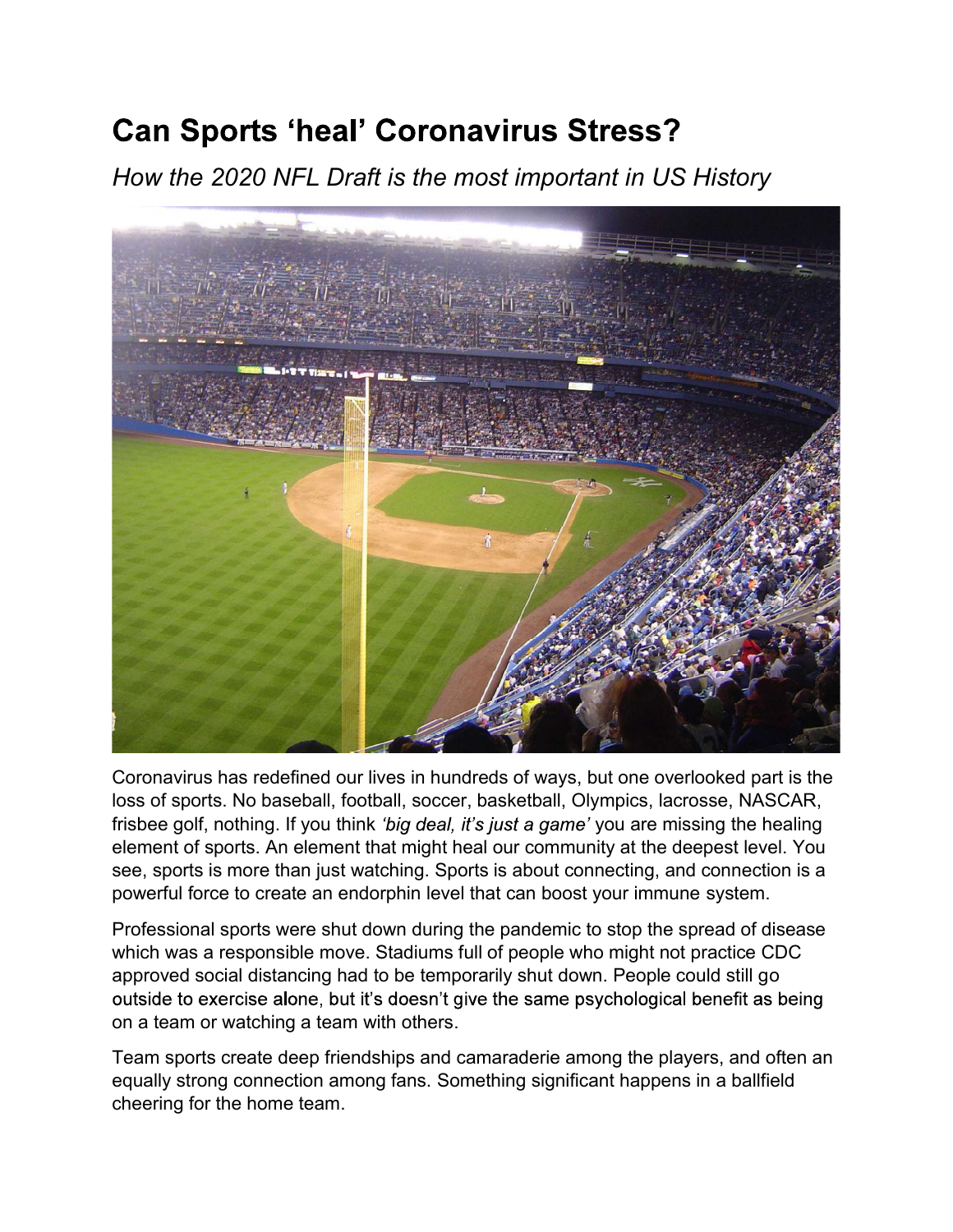Why do complete strangers stand up and sway together during the seventh inning stretch? Connection.

Why do we stand with hats off to hear the national anthem sung by local talent before an Orlando City game and still mist up with tears when the color guard raises the flag? Connection.

Being part of something bigger than you is healing. To be part of a community pulling together can transform hearts and minds toward a common goal. You see, during a crisis there aren't blue states or red states - there's just United States.

We saw that in Orlando after the Pulse Nightclub massacre. Orlando became #OrlandoUnited because we were united around a common cause. That same connection happens when the whole community is cheering for UCF to win a championship or to see who sinks the final putt during the Arnold Palmer Golf Classic at Bay Hill or wins the checkered flag at Daytona.

Florida is famous for a lot of things. Theme Parks, Beaches, Cruise Ships, Convention Centers – but it is also famous for MLB baseballs spring training. How can sports come back? There will be a way. Creative people will find a way to prevent disease while bringing back the connectivity of sports. Consider how FOCO already designed face masks with NBA logos, (you can get them in a three-pack). Wait ten minutes to see how the creatives at the University of Florida or Florida State follow suit. Personally, I can't wait to see my favorite Disney characters on creative facemasks (I shall stick with classic Mickey).<br>Coronavirus cannot stop sports – especially college sports. Once upon a time players

didn't wear helmets in baseball, football players didn't wear mouthquards, golfers didn't apply sunscreen, stockcar drivers didn't wear seatbelts. Times changed to create safety standards – coaches' players and fans changed once, they will again.

As an example, consider the NFL 2020 draft on April 23, 2020. Perhaps the most watched moment in modern sports history. Fans have been waiting for weeks to see something – anything that reminds them of 'old normal' and the draft will accomplish that. It is not about the players selected in the second round by the Dallas Cowboys or Philadelphia Eagles. Not this year. No, it will be about the shared experience as a fatigued country has something else to focus on besides feeling locked down with no certainty of any normal activities ever returning.

If that still doesn't make sense to you, sit the sports 'nut' in your family down to open up some powerful connections with powerful conversations. This process will deepen your relationship and might cause you to want to watch the draft with them.

- Why sports?
- Why this team?
- What brings you pleasure in watching?
- What memories does watching this team bring up for you?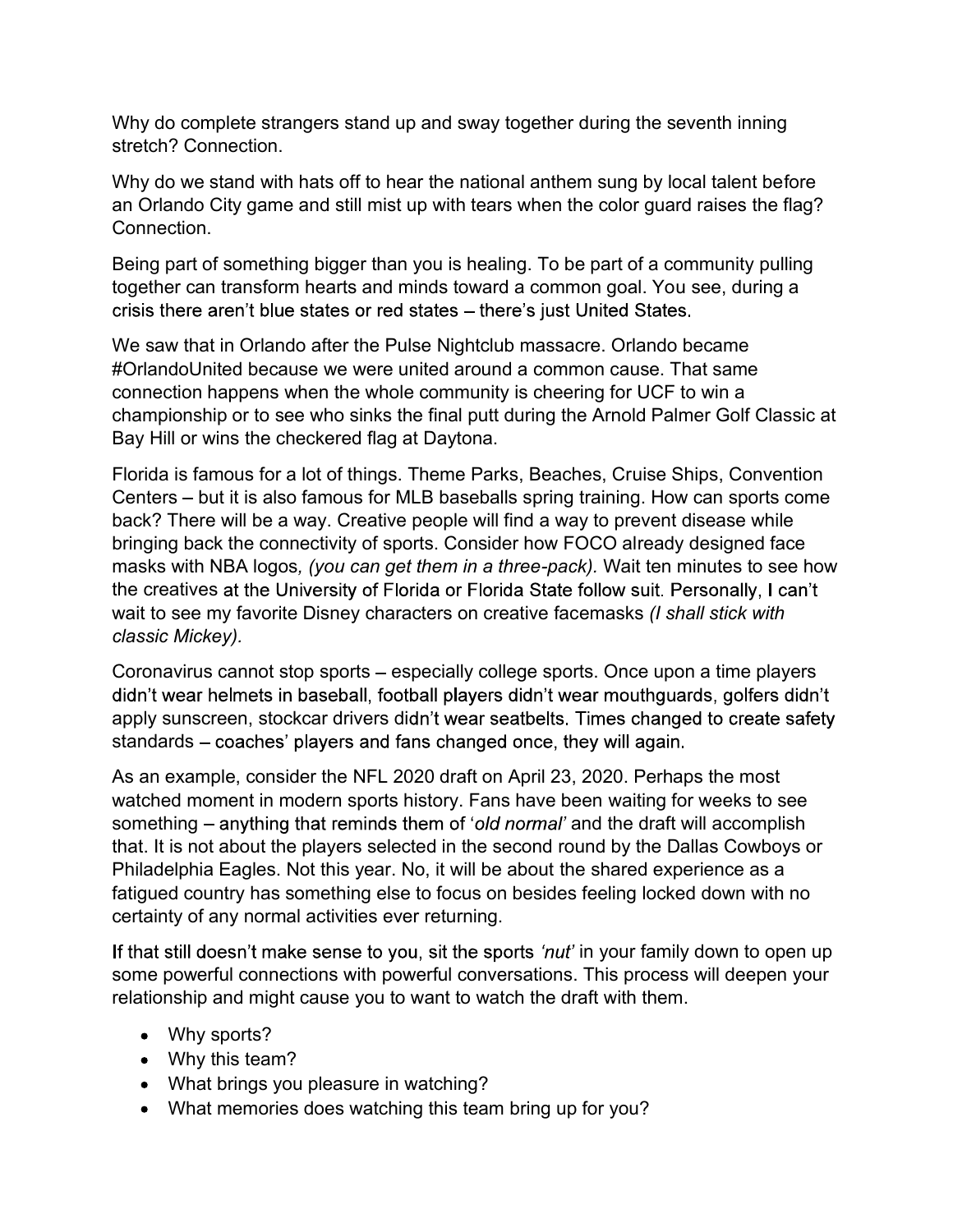- How does this sport take you back to something simple or significant in your childhood?
- How can we connect with you better as a family to share that experience together? (For instance, tailgating, grilling food, talking about player stats or stories about previous players who overcame adversity - their lives and hopes and dreams).

That's why tonight in the most important draft in history. The one that ends COVID-19 isolation for sports fans. The one that breaks the mold and allows sports fans a chance to think about something other than global pandemics or recession. It's a chance to be together for something truly and uniquely American - how we connect through shared values and community spirit reflected by our hometown teams.

Many sports are watched by men more than women, perhaps because men can feel powerful emotions without fear of stigma. Cheering, connecting, expressing a surge of emotion is not a male/female thing  $-$  because competition is more than just a game  $-it$ 's the beginning of healing for the soul. Clinical research shows there is a boost to the metabolic functions while exercising, and an emotional boost while watching competitive sports. This boost can help prevent depression, it can strengthen immunity and reduce stress and can lessen or remove physical pain. Couldn't we all use a dose of that right now?

When Tom Brady suits up as a Tampa Bay Buccaneer this fall he won't be alone. Thousands of fans will practice social distancing, while cheering for a new chapter in Tom's career. Fans who may feel like the luckiest people on earth to be back in a ballfield sharing community together. Fans who know there will always be a country, and it will always be better because of shared values that connect and heal. That's the value of sports and how it can open the door for deep emotional connection and healing.

One of the greatest moments in history happened on July 4, 1939 when Lou Gehrig stood and proclaimed he was the "Luckiest Man" in a speech given to a packed crowd at Yankee Stadium, (which is still considered the greatest speech in sports history).

The famed Iron Horse of baseball knew he was sick, but didn't know he was dying from ALS. He knew how to press on and played a record 2130 consecutive games for the Yankees. Listen to what he said.

"Fans, for the past two weeks you have been reading about the bad break I got. Yet today I consider myself the luckiest man on the face of the earth. I have been in ballparks for seventeen years and have never received anything but kindness and encouragement from you fans...When the New York Giants, a team you would give your right arm to beat, and vice versa, sends you a gift—that's something. When everybody down to the groundskeepers and those boys in white coats remember you with trophies — that's something. When you have a wonderful mother-in-law who takes sides with you in squabbles with her own daughter — that's something. When you have